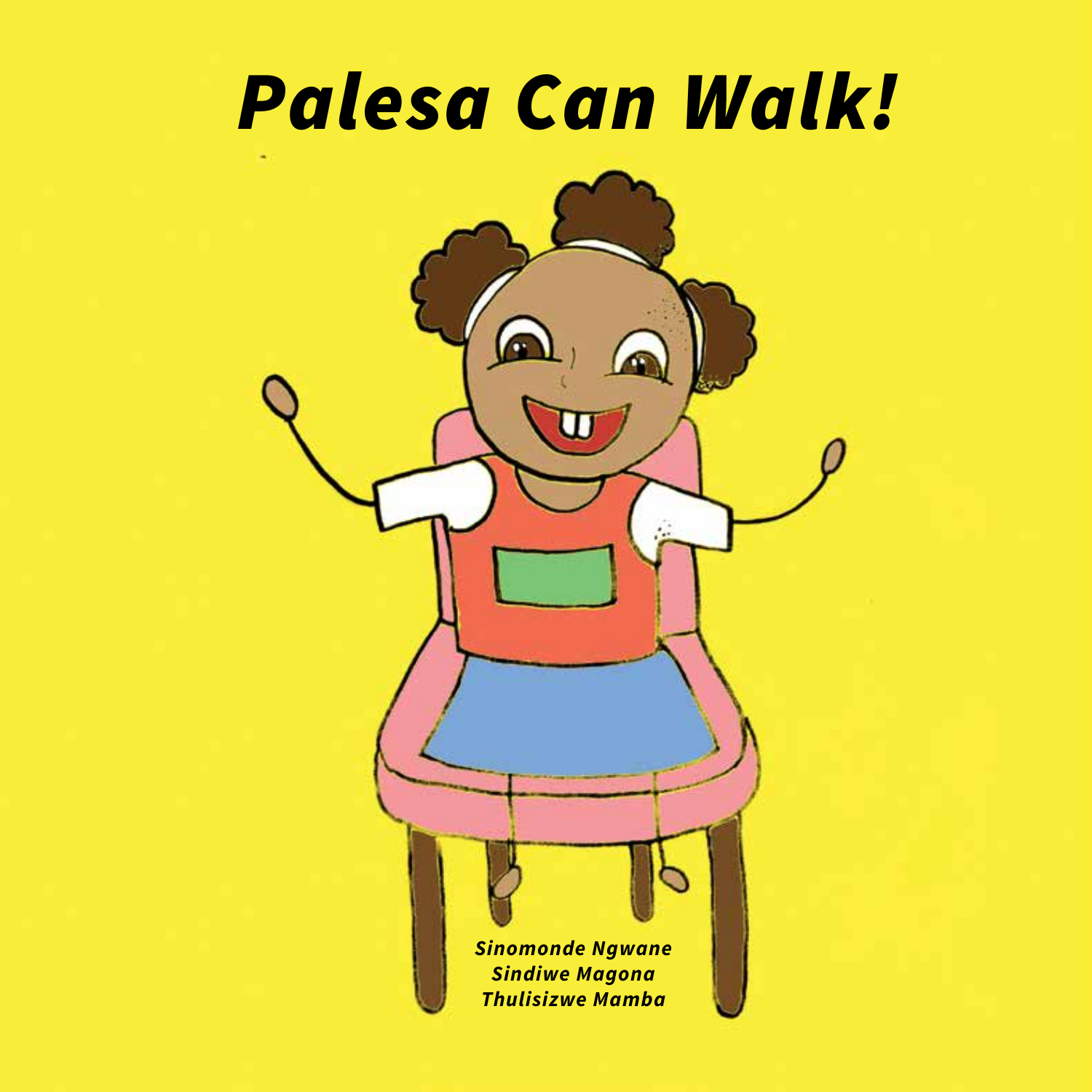# *Palesa Can Walk!*

## This book belongs to

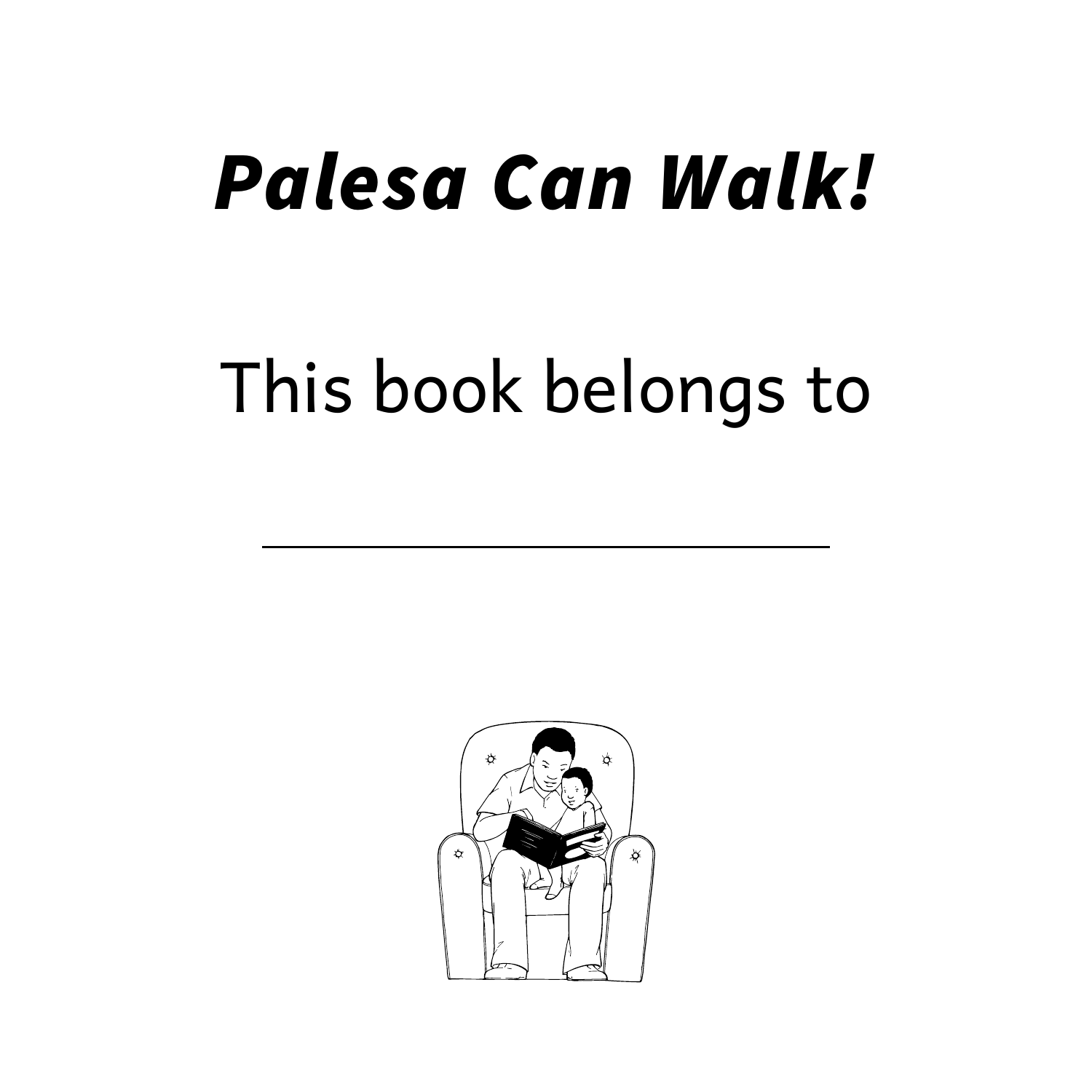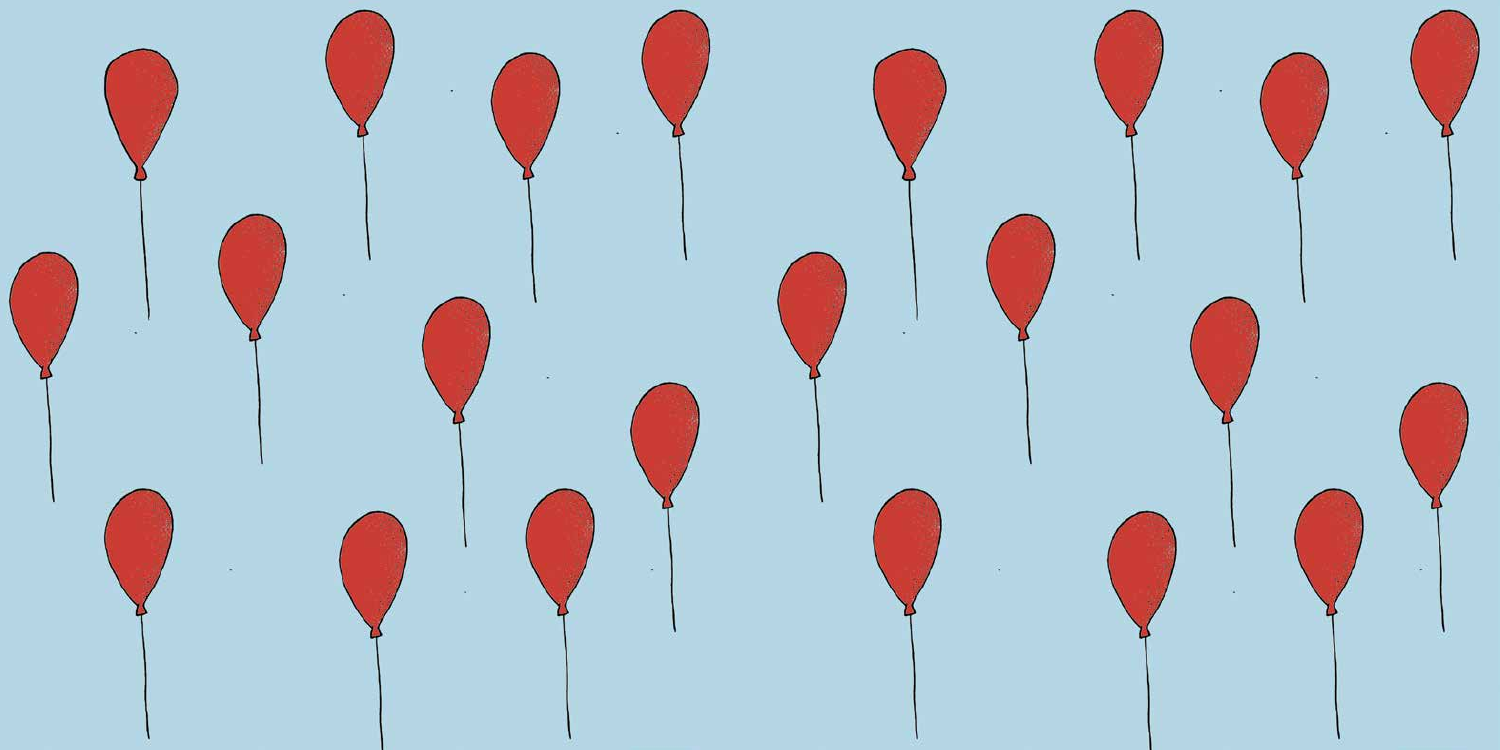

*Palesa Can Walk!* Illustrated by Sinomonde Ngwane Written by Sindiwe Magona Designed by Thulisizwe Mamba Edited by Martha Evans with the help of the Book Dash participants in Cape Town on 19 November 2016.

ISBN: 978-1-928377-10-8

This work is licensed under a Creative Commons Attribution 4.0 Licence (http://creativecommons.org/ licenses/by/4.0/). You are free to share (copy and redistribute the material in any medium or format) and adapt (remix, transform, and build upon the material) this work for any purpose, even commercially. The licensor cannot revoke these freedoms as long as you follow the following license terms:

Attribution: You must give appropriate credit, provide a link to the license, and indicate if changes were made. You may do so in any reasonable manner, but not in any way that suggests the licensor endorses you or your use.

No additional restrictions: You may not apply legal terms or technological measures that legally restrict others from doing anything the license permits.

Notices: You do not have to comply with the license for elements of the material in the public domain or where your use is permitted by an applicable exception or limitation.

No warranties are given. The license may not give you all of the permissions necessary for your intended use. For example, other rights such as publicity, privacy, or moral rights may limit how you use the material.



*Every child should own a hundred books by the age of five. To that end, Book Dash gathers creative professionals who volunteer to create new, African storybooks that anyone can freely translate and distribute. To find out more, and to download beautiful, print-ready books, visit [bookdash.org.](http://bookdash.org)*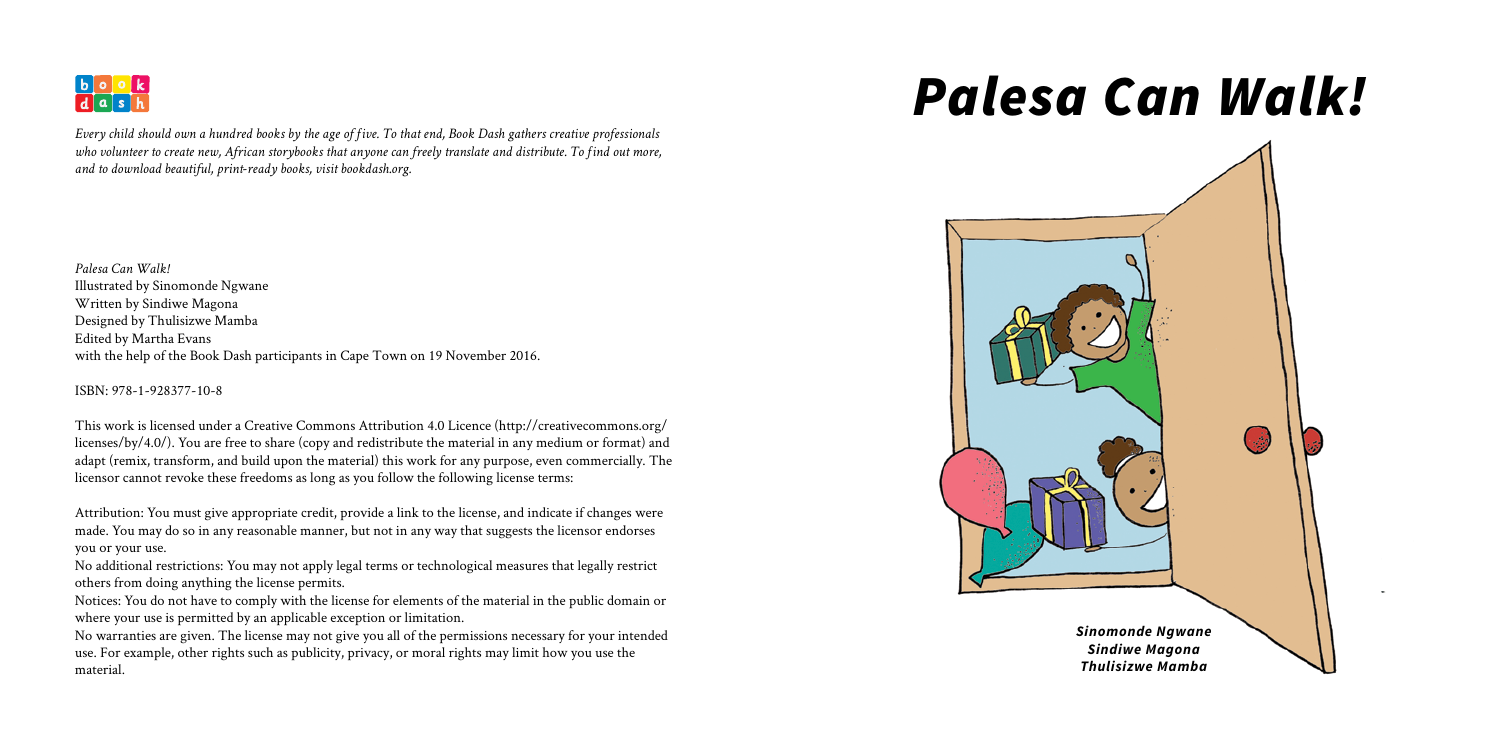

Palesa can't sleep. It's her birthday tomorrow. She's one year old!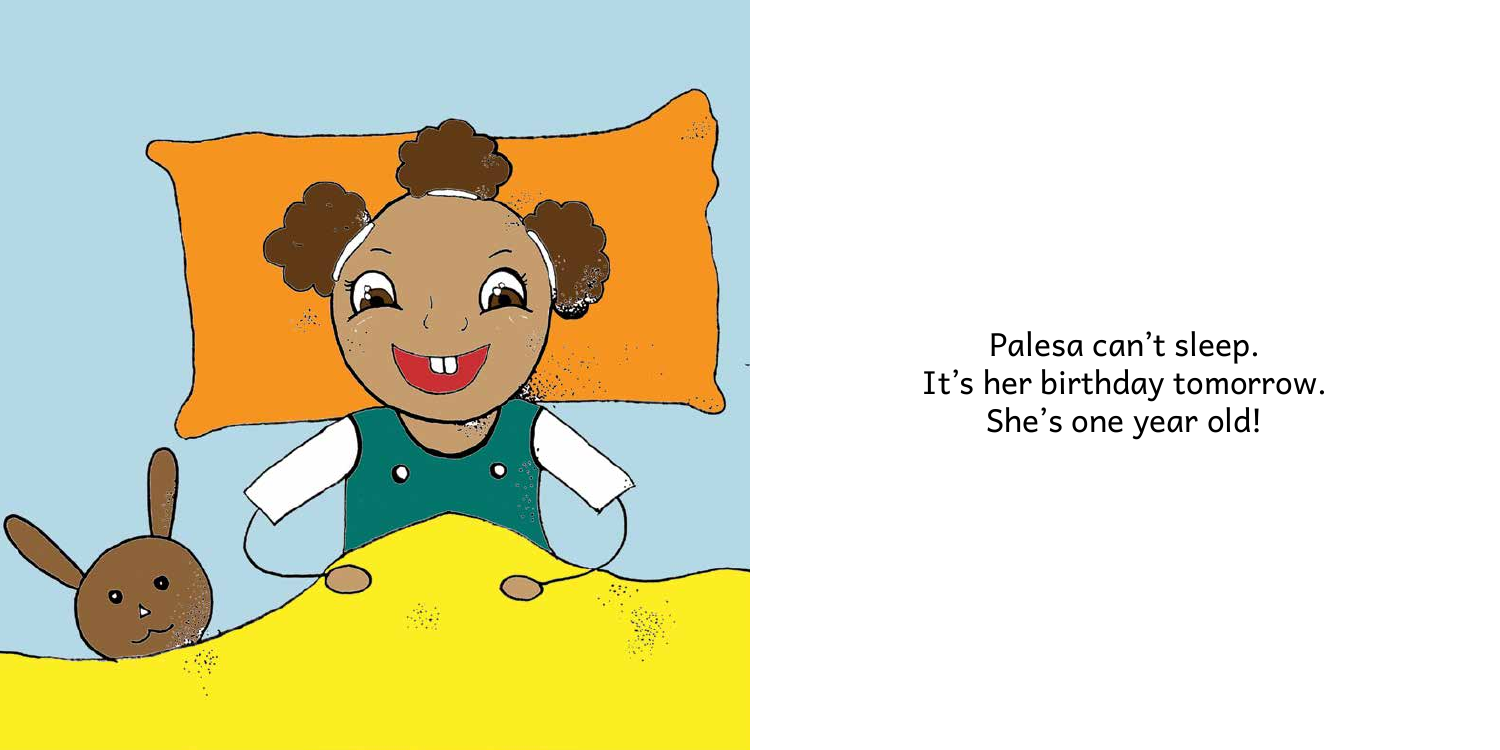

All her friends will bring her lots of presents.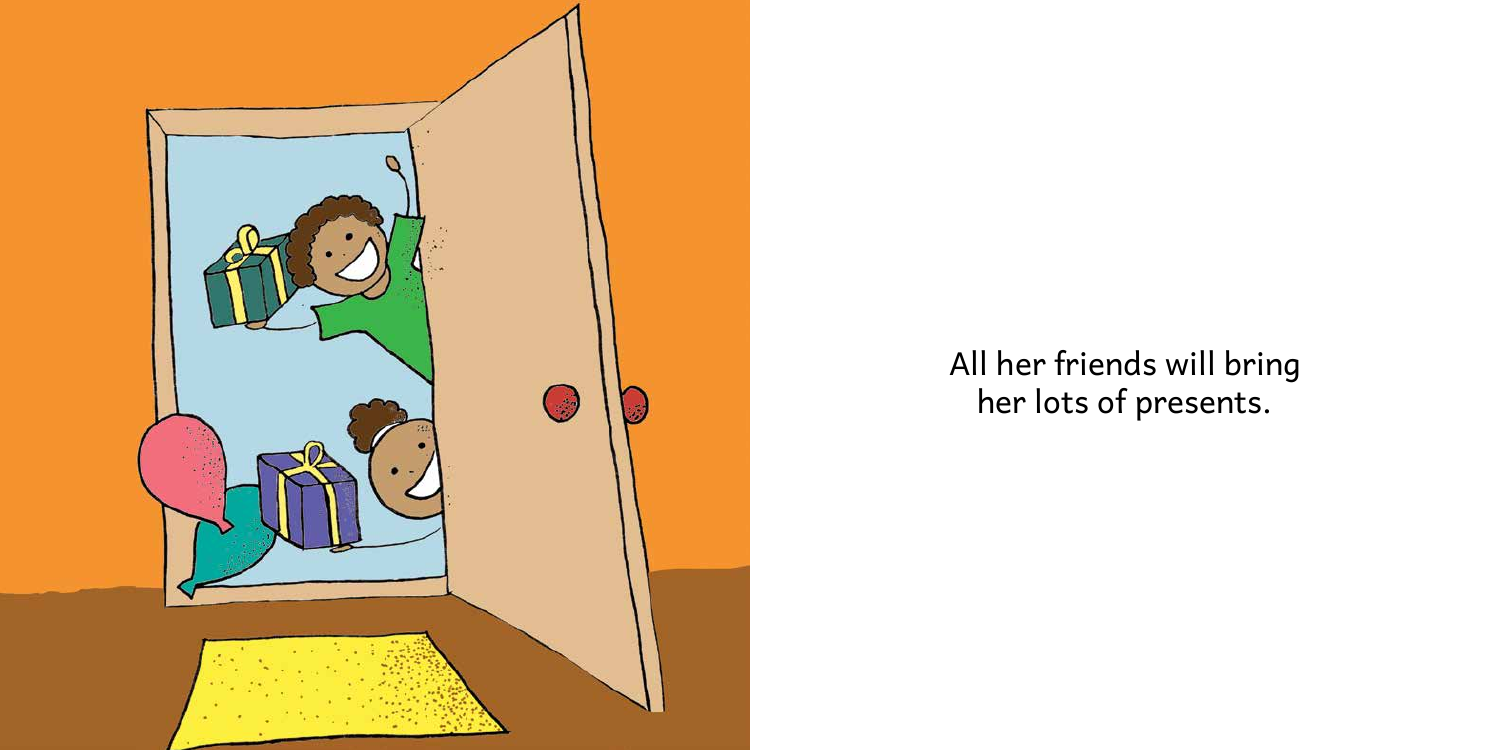

Seth will bring a... What will Seth bring? A rattle! And Sandile? A drum!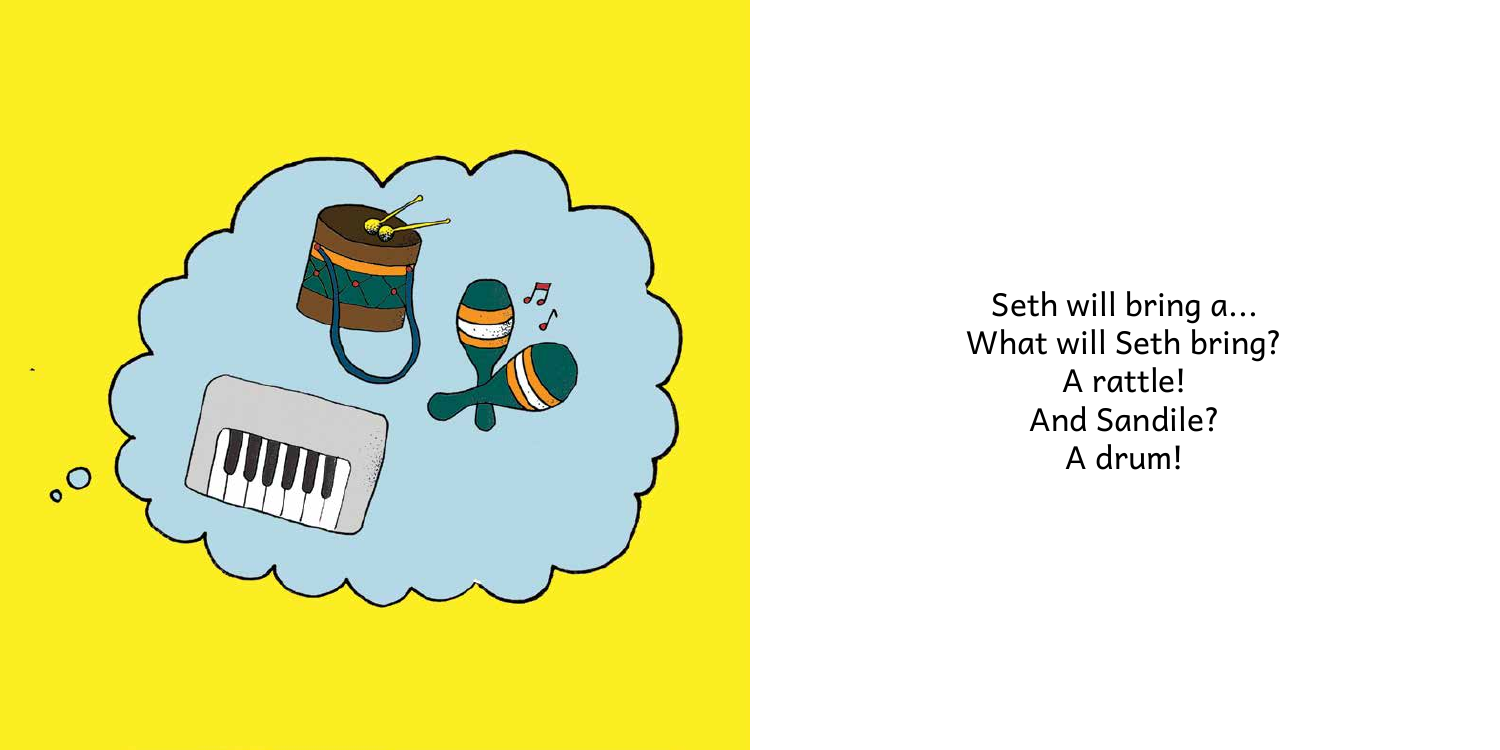

But what about Aunty Mamsie? Oh, she'll bring a cake, balloons, a trumpet, a talking doll, a computer, and ... and ... and ...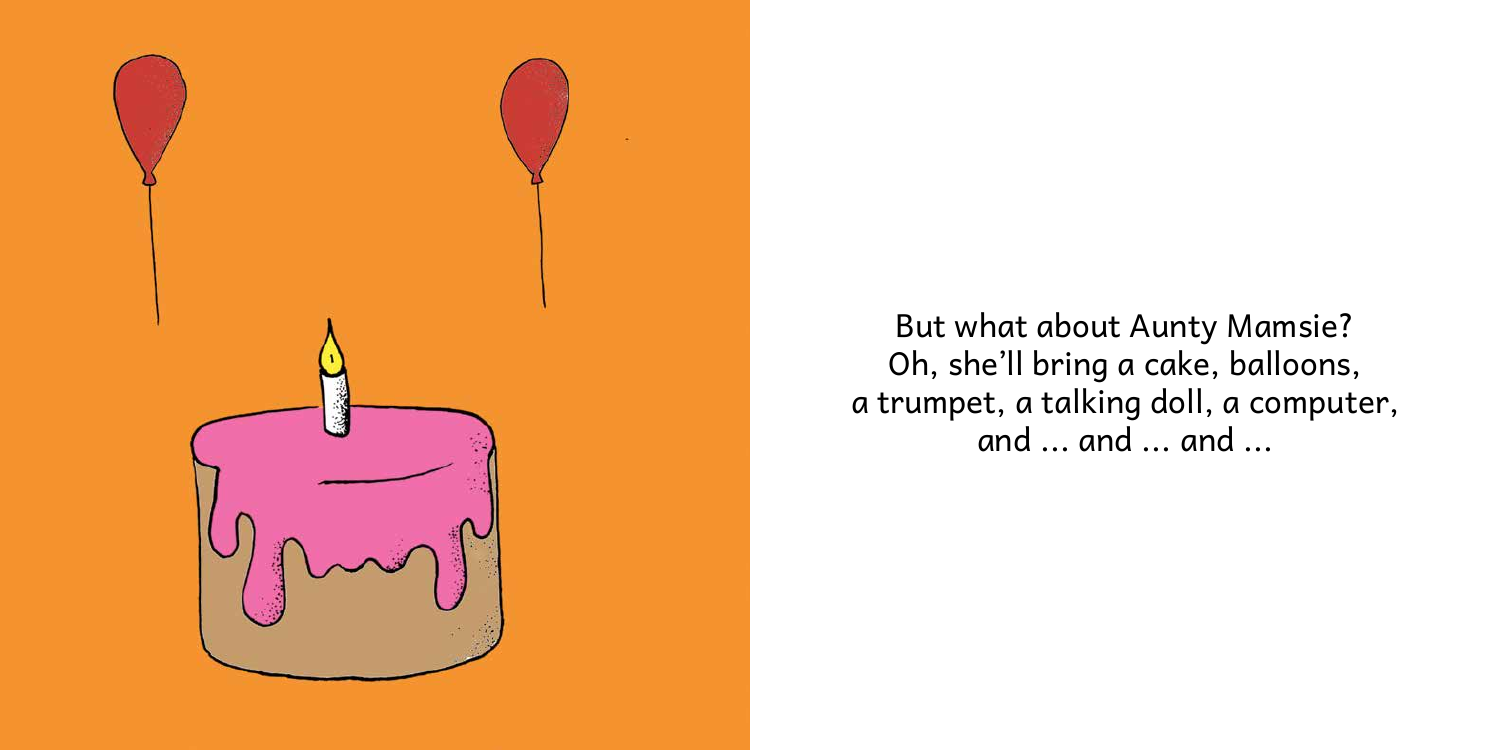

### LOOK! Palesa's fast asleep...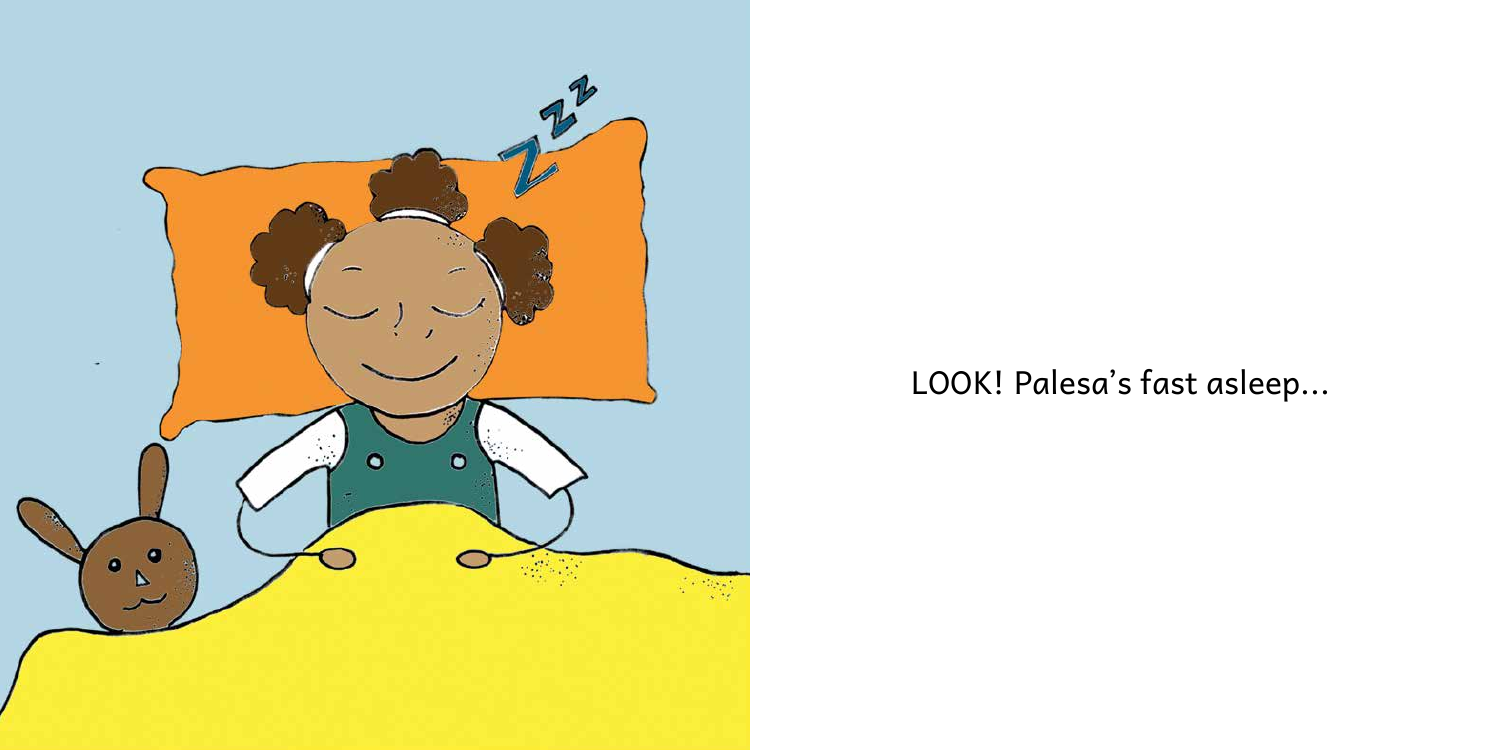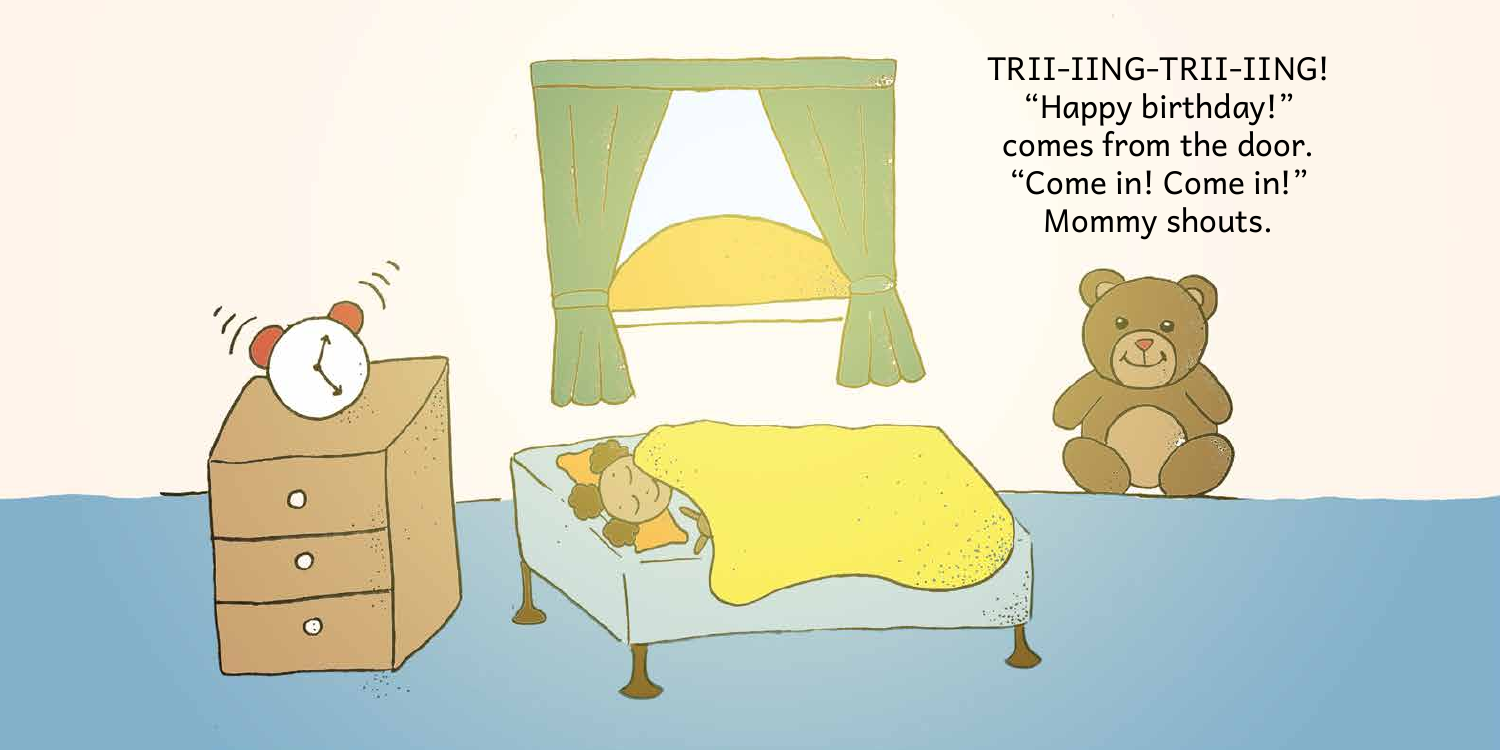

On her stool, Palesa's eyes grow bigger and bigger.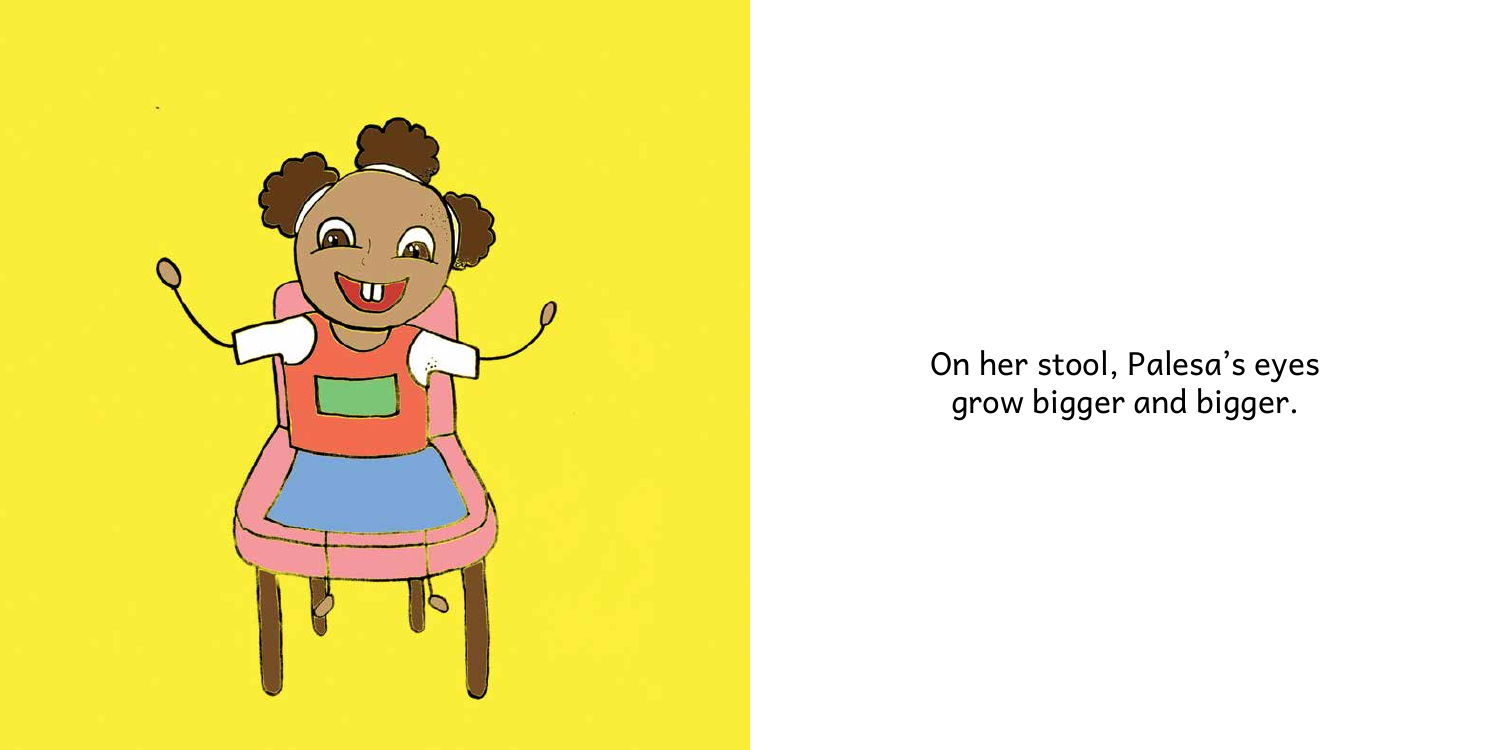

Over there, against the wall, the pile of toys grows and grows and grows.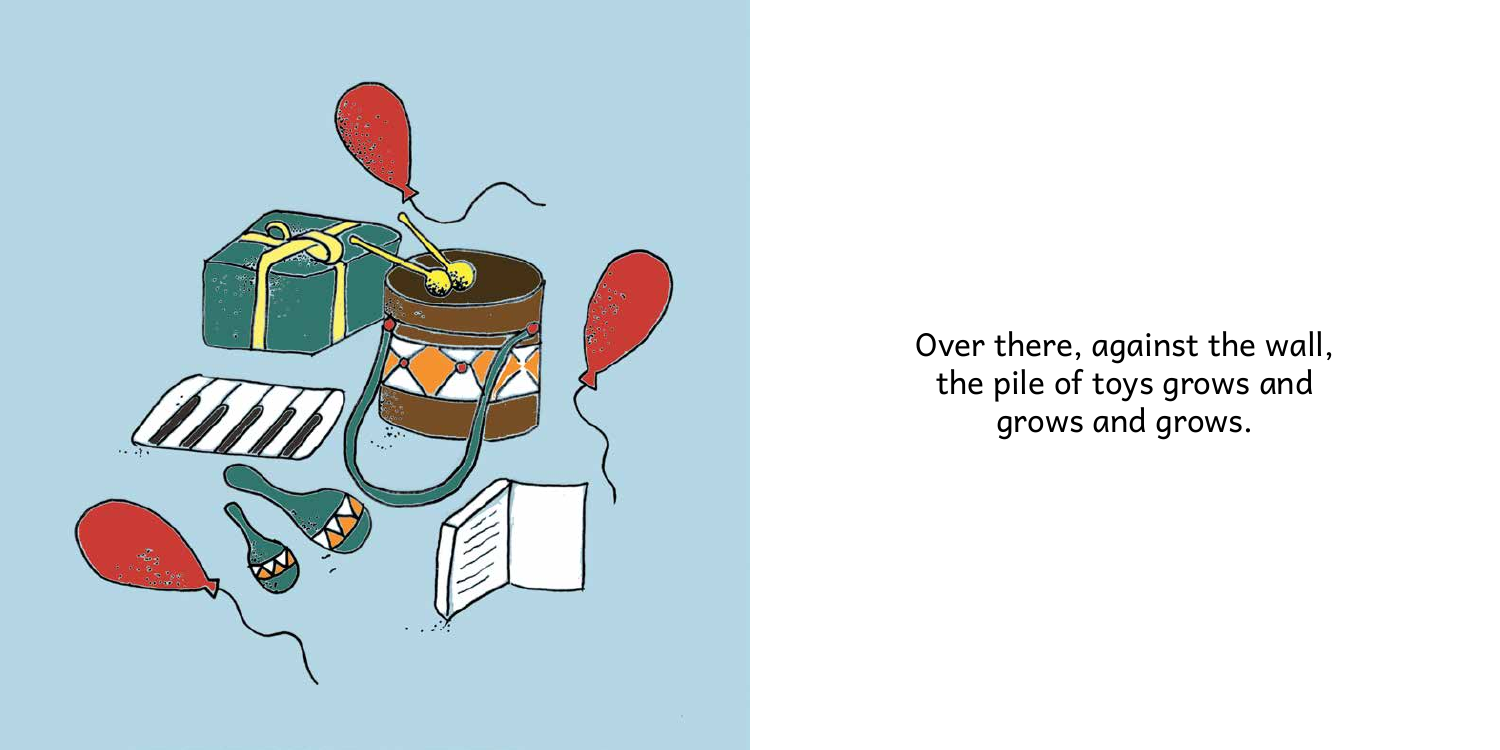

"Mine!" Palesa screams. "Mine!" she waves her angry arms. But everybody's busy playing.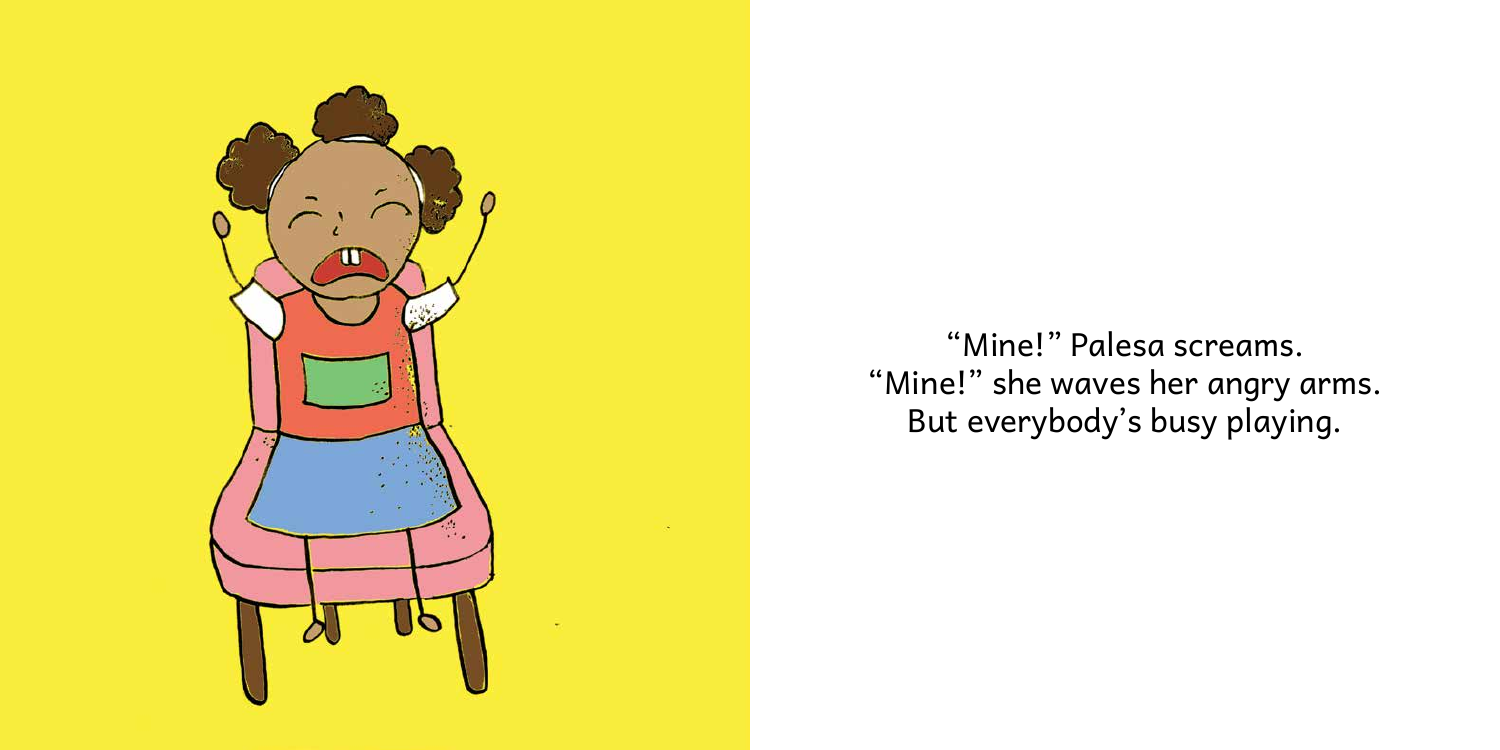

"MINE!" And, with one big heave, pushes herself up. She goes and gathers the toys.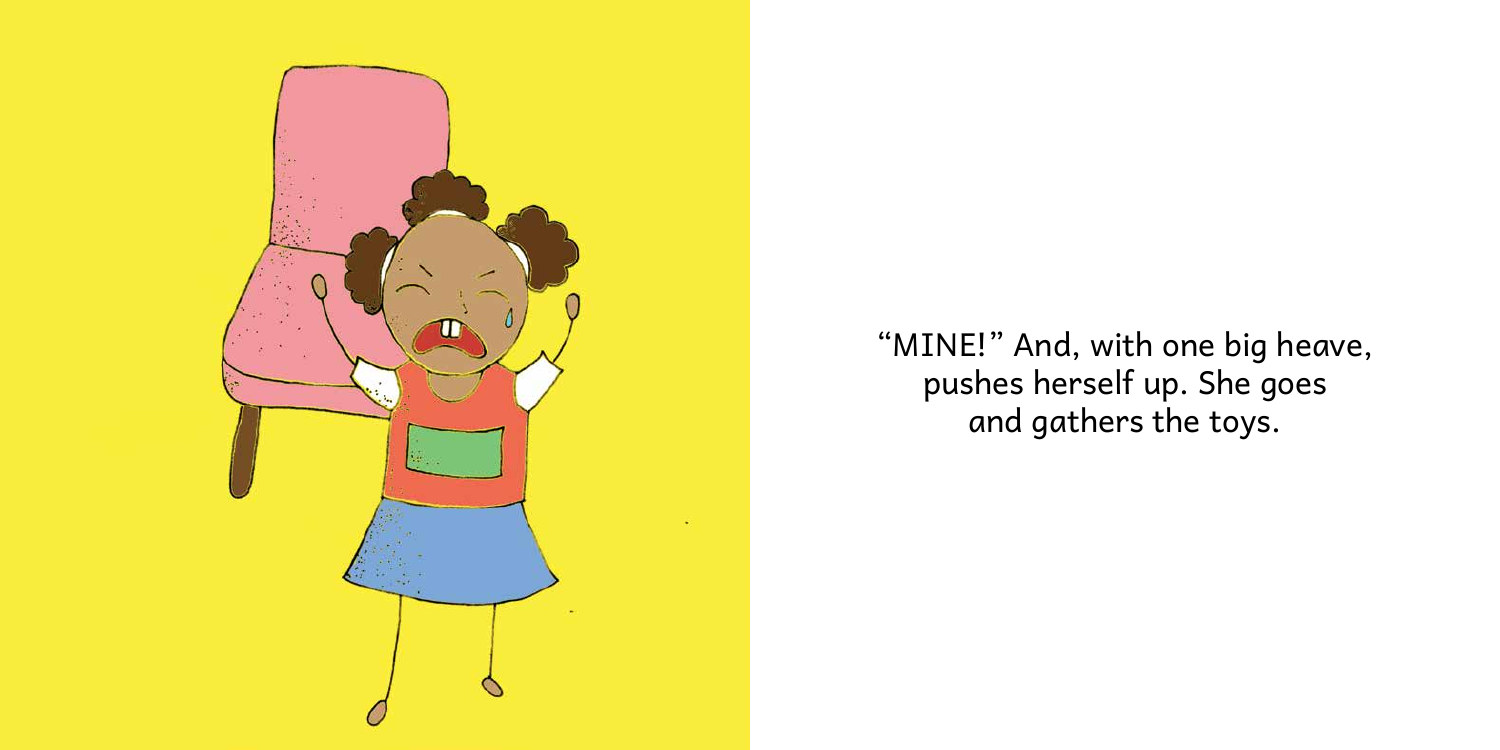

Everybody stops. Then they all clap their hands. "Hurray! Palesa can walk!"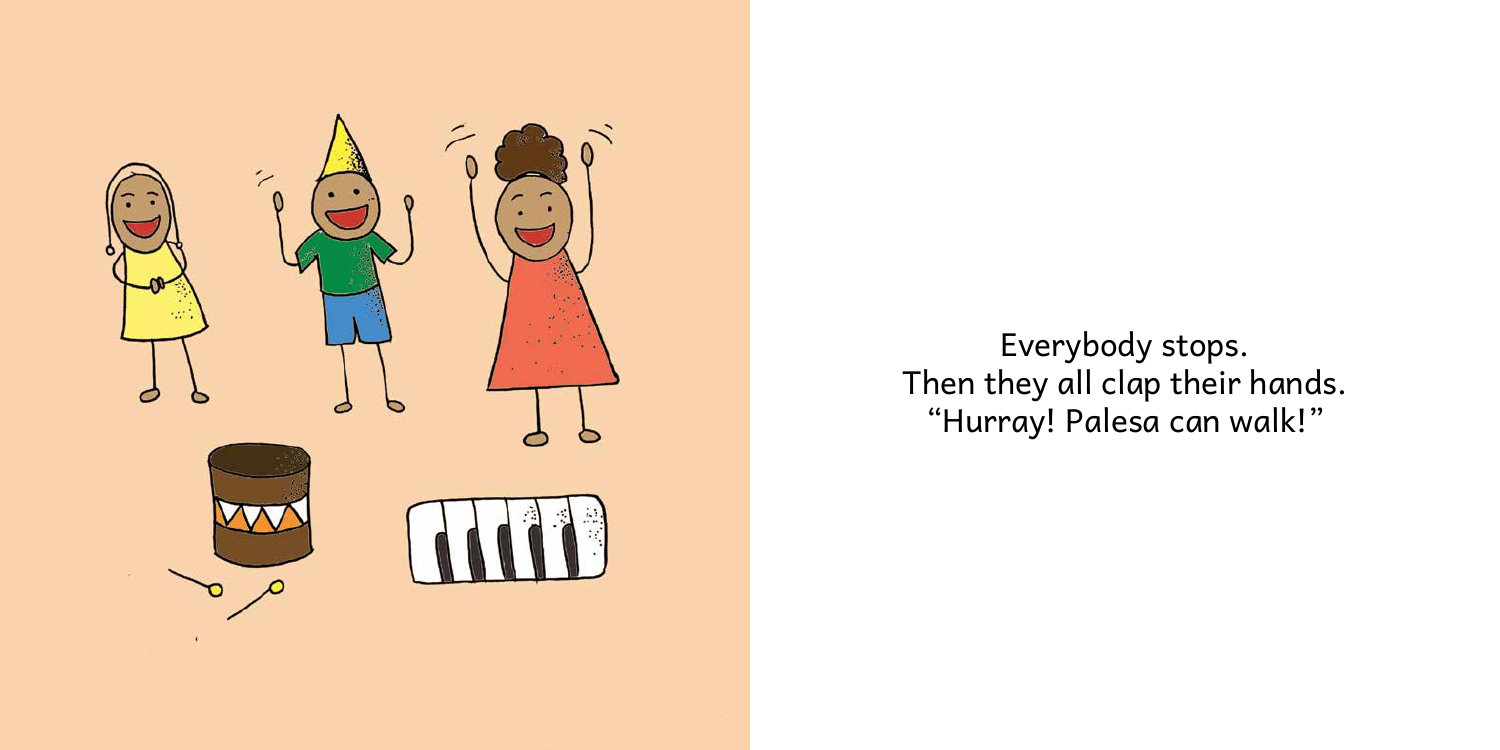

Look! Now everyone is happy. Palesa is happy to play with her friends.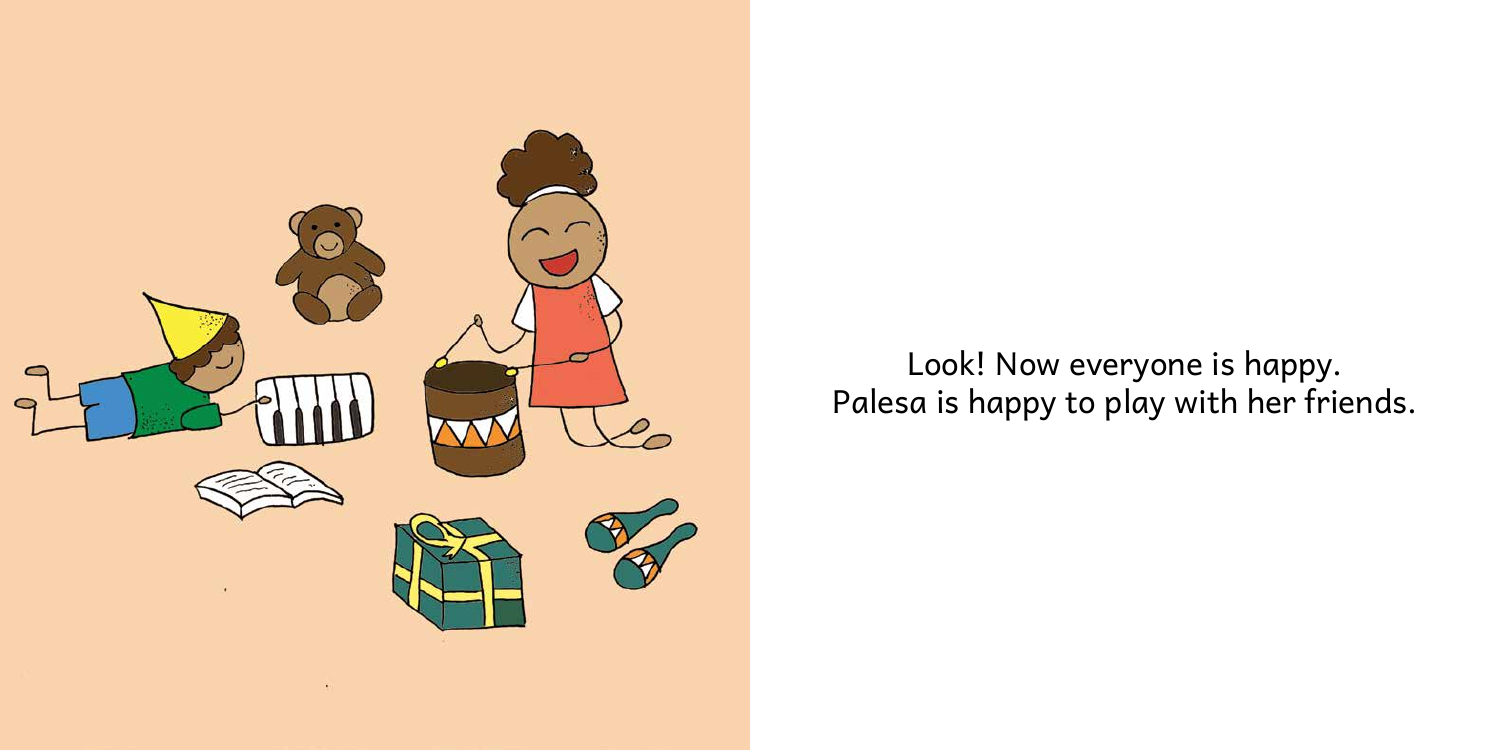